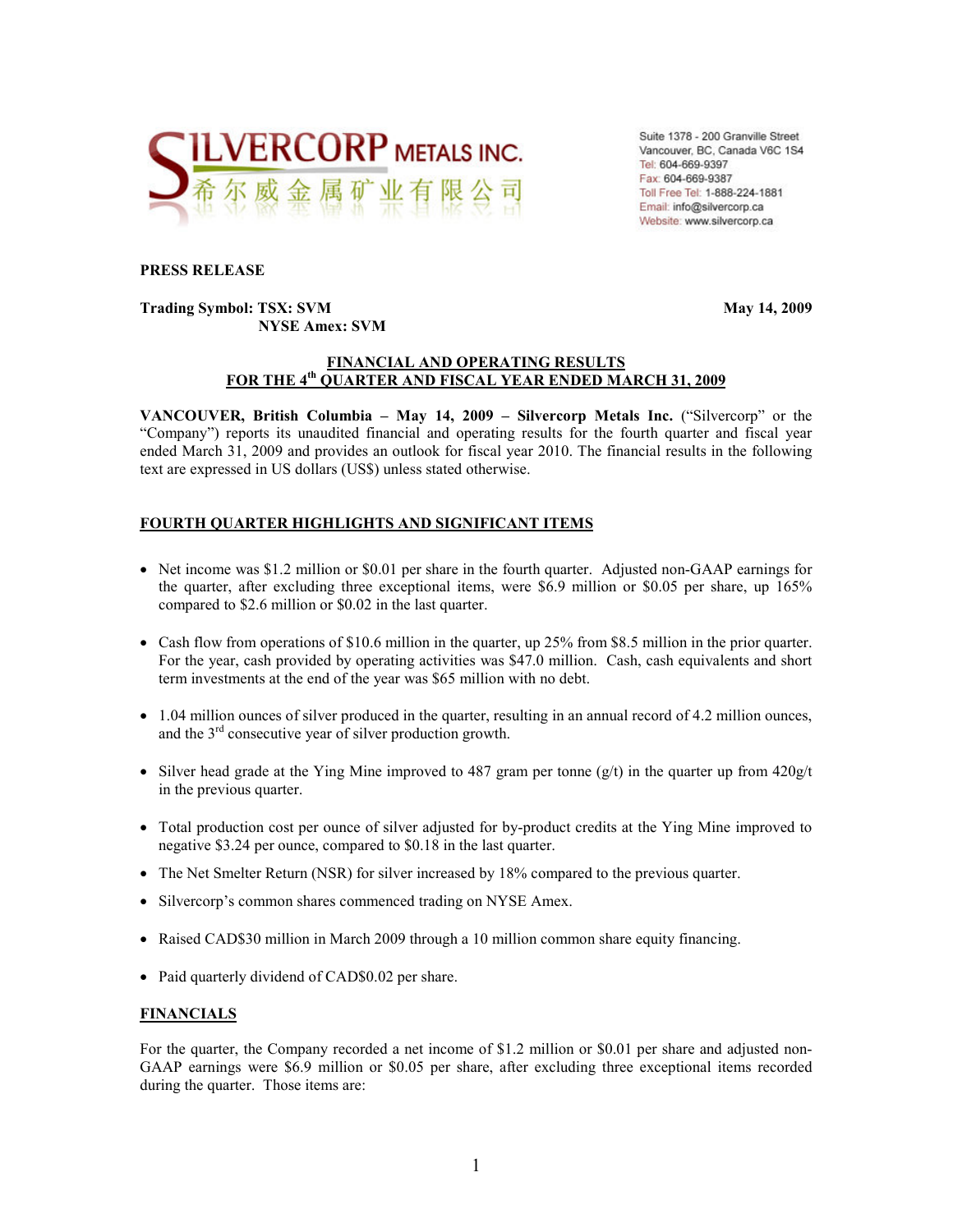- \$1.2 million unrealized foreign exchange loss relating to translation from Chinese Yuan to Canadian dollars. The unrealized foreign exchange loss in the previous quarter was \$2.5 million.
- \$1.6 million accrued dividend withholding tax relating to dividends declared in February 2009 by the Company's 77.5% owned Chinese subsidiary Henan Found Mining Co. Ltd. from the 2008 calendar year earnings. According to a new Chinese Income Tax regulation effective on January 1, 2008, dividends paid to overseas investors are subject to a 10% withholding tax.
- \$2.9 million non-cash impairment charge writing down an equity investment in New Pacific Metals Inc. to the market value.

Condensed statements of non-GAAP operation results for the three months and year ended March 31, 2009 are as follows:

|                                            | Three months ended March 31, |             |   |          |         | Years ended March 31, |             |             |   |           |
|--------------------------------------------|------------------------------|-------------|---|----------|---------|-----------------------|-------------|-------------|---|-----------|
|                                            |                              | 2009        |   | 2009     | 2008    |                       | 2009        | 2009        |   | 2008      |
|                                            |                              | Excluding   |   |          |         |                       | Excluding   |             |   |           |
| (US \$000's, except per share numbers)     |                              | exceptional |   |          |         |                       | exceptional |             |   |           |
|                                            |                              | items*      |   |          |         |                       | items*      |             |   |           |
| <b>Sales</b>                               |                              | 17,392 \$   |   | 17,392   | 26,845  |                       | 83,523      | 83,523      | S | 108,363   |
| <b>Gross profit</b>                        |                              | 11,010      |   | 11,010   | 20,229  |                       | 47,836      | 47,836      |   | 85,040    |
| Accretion of assets retirement obligations |                              | (35)        |   | (35)     | (17)    |                       | (123)       | (123)       |   | (62)      |
| Amortization                               |                              | (24)        |   | (24)     | (175)   |                       | (817)       | (817)       |   | (517)     |
| Foreign exchange gain (loss)*              |                              | 1,853       |   | 673      | 507     |                       | 7,538       | 2,872       |   | (612)     |
| General exploration                        |                              | (500)       |   | (500)    | (1,038) |                       | (2,325)     | (2,325)     |   | (1, 817)  |
| Impairment charges*                        |                              |             |   | (2,907)  |         |                       |             | (50, 707)   |   |           |
| General administration                     |                              | (2, 262)    |   | (2, 262) | (3.936) |                       | (11, 357)   | (11, 357)   |   | (9,671)   |
| Other income and expenses                  |                              | (224)       |   | (224)    | 1,178   |                       | (782)       | (782)       |   | 7,324     |
| Income (loss) before income taxes and non- |                              |             |   |          |         |                       |             |             |   |           |
| controlling interest                       |                              | 9,818       |   | 5,731    | 16,748  |                       | 39,970      | (15, 403)   |   | 79,685    |
| Income tax (expense) recovery*             |                              | (895)       |   | (2,480)  | (1,957) |                       | (4,618)     | 937         |   | (551)     |
| Non-controlling interest*                  |                              | (1,994)     |   | (2,013)  | (3,932) |                       | (8,033)     | (1, 531)    |   | (19, 197) |
| Net income (loss)                          |                              | 6,929       | S | 1,238    | 10,859  |                       | 27,319      | (15,997)    | S | 59,937    |
| Earnings (loss) per share                  | S                            | 0.05        |   | 0.01     | 0.07    | S                     | 0.18        | $(0.11)$ \$ |   | 0.41      |

\*The financial statements are prepared in accordance with Canadian GAAP (GAAP). This news release refers to adjusted earnings and adjusted earnings per share, which are not measures recognized under GAAP in Canada or the United States and do not have a standardized meaning prescribed by GAAP. For adjusted earnings and adjusted earnings per share, the Company adjusted net income (loss) as reported to remove the effect of unusual and/or nonrecurring transactions in these measures, including: (i) non-cash impairment charges mainly relating to writing down an equity investment in New Pacific Metals Inc. to market value, (ii) accrued withholding taxes and (iii) unrealized foreign exchange loss relating to translation from Chinese yuan to Canadian dollars.

For the quarter, the Company recorded sales of \$17.4 million, a decline of 35% compared to sales of \$26.8 million for the same period last year, and an increase of 14% compared with sales of \$15.2 million in the last quarter. The average quarterly Net Smelter Return (NSR) net of value added tax for silver, lead and zinc of \$8.68/oz, \$0.52/lb and \$0.37/lb decreased by 33%, 51% and 32%, respectively, compared to a year ago, but increased by 18%, 27% and 32%, respectively, compared to the previous quarter.

For the year, the Company recorded sales of \$83.5 million, a 23% decline compared to fiscal 2008 sales of \$108.4 million. As previously mentioned, sales were negatively affected by the decline in metal prices. For the 2009 fiscal year, the average realized NSR for silver, lead and zinc were \$10.17/oz, \$0.65/lb and \$0.41/lb, down 10%, 34% and 53% respectively, compared to fiscal 2008.

For the quarter, gross profit from operations were \$11.0 million, representing a gross margin of 63%, down \$9.2 million or 46% compared to the same quarter last year of \$20.2 million, or 75% of sales, but up \$5.8 million from the last quarter's gross profit of \$5.2 million, or 35% of sales.

For the year, gross profit was \$47.8 million, about 57% of sales, compared to \$85.0 million being 78% of sales in fiscal 2008. The declining gross profit was mainly attributed to (i) declining metal prices since July 2008 and (ii) the lower grade nature of ores from the TLP, LM and HPG mines which increased the unit cost of production.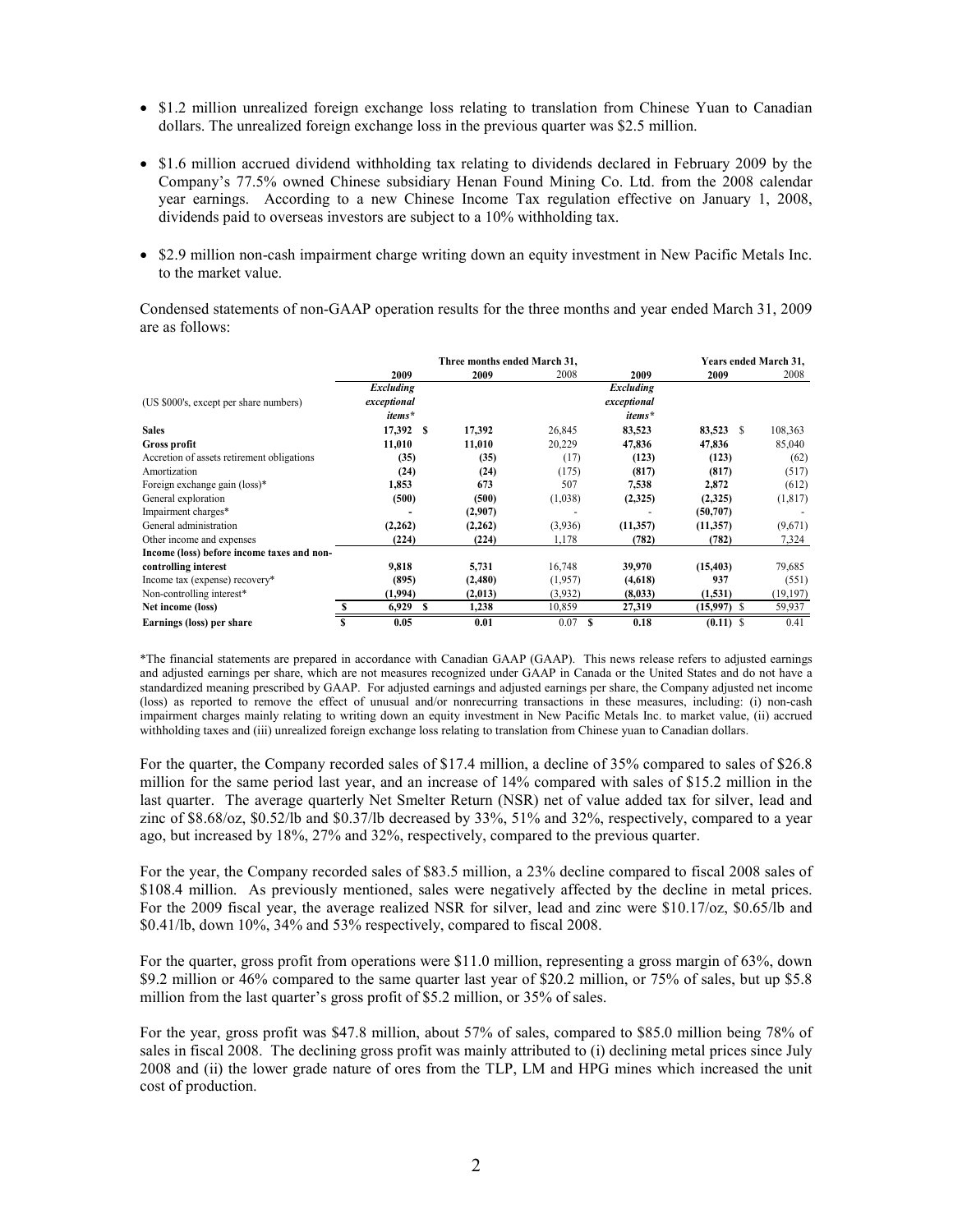For the quarter, cash provided by operating activities was \$10.6 million, a decrease of 38% from \$17.2 million for the same period last year, but a 24% increase from \$8.5 million in the last quarter.

For the 2009 fiscal year, cash provided by operating activities was \$47.0 million, a decrease of 41% from \$79.8 million for fiscal 2008.

The Company completed a CAD\$31 million equity financing in March 2009. As at March 31, 2009, the Company had \$41.5 million in cash and \$24.0 million in short term investments and \$47.6 million in working capital and remained debt-free.

For the quarter, capital expenditures amounted to \$2.2 million, including the purchase of mineral rights and properties and capitalized exploration costs totaling \$0.7 million and the purchase of equipment and construction costs for the new mill totaling \$1.5 million.

For the year, cash capital expenditures amounted to \$49.8 million. The major items included the acquisition of the GC/SMT property for \$24.3 million, exploration and mine development at Ying Mining Camp of \$12.8 million and the purchase of equipment and construction costs for the new mill totaling \$12.7 million.

#### **METAL PRICES**

Sales revenue and selling prices (NSR, net of smelter charges and the value added tax) for the three months and year ended March 31, 2009, are as follows:

|        | For the three months ended |                    |                   |                          |                |                         |  |  |  |
|--------|----------------------------|--------------------|-------------------|--------------------------|----------------|-------------------------|--|--|--|
|        | <b>March 31, 2009</b>      |                    | December 31, 2008 |                          | March 31, 2008 |                         |  |  |  |
|        |                            | <b>Sales</b>       |                   | <b>Sales</b>             |                | <b>Sales</b>            |  |  |  |
|        | <b>NSR</b>                 | revenue            | <b>NSR</b>        | revenue                  | <b>NSR</b>     | revenue                 |  |  |  |
|        | (S per oz / lb)            | $(S \in \{00\}^s)$ | $$$ per oz/lb)    | $($ \text{ in } 000's )$ | (\$ per oz/lb) | $($ \text{ in } 000's)$ |  |  |  |
| Silver | 8.68                       | 8,987              | 7.34              | 8,006                    | 12.89          | 12,897                  |  |  |  |
| Gold   | 648                        | 258                | 449               | 270                      | 491            | 227                     |  |  |  |
| Lead   | 0.52                       | 6,869              | 0.41              | 6,047                    | 1.06           | 12,406                  |  |  |  |
| Zinc   | 0.37                       | 1,278              | 0.28              | 845                      | 0.55           | 1,315                   |  |  |  |

|        | For the year ended |                       |                |                         |  |  |  |  |  |
|--------|--------------------|-----------------------|----------------|-------------------------|--|--|--|--|--|
|        |                    | <b>March 31, 2009</b> | March 31, 2008 |                         |  |  |  |  |  |
|        | <b>NSR</b>         | <b>Sales revenue</b>  | <b>NSR</b>     | Sales revenue           |  |  |  |  |  |
|        | (S per oz / lb)    | $(S \in \{00\}^s)$    | (\$ per oz/lb) | $($ \text{ in } 000's)$ |  |  |  |  |  |
| Silver | 10.17              | 42,583                | 11.28          | 44,678                  |  |  |  |  |  |
| Gold   | 614                | 1,154                 | 552            | 1,190                   |  |  |  |  |  |
| Lead   | 0.65               | 34,424                | 0.98           | 48,433                  |  |  |  |  |  |
| Zinc   | 0.41               | 5,362                 | 0.88           | 14,062                  |  |  |  |  |  |

## **OPERATIONS**

In the quarter, 60,466 tonnes of ores were mined which was less than previous quarters as the Company's operations were closed for three weeks for the Chinese New Year in January and mining operations at the TLP, HPG and LM mines were suspended. The comparison of total ores mined in the past five quarters are as follows: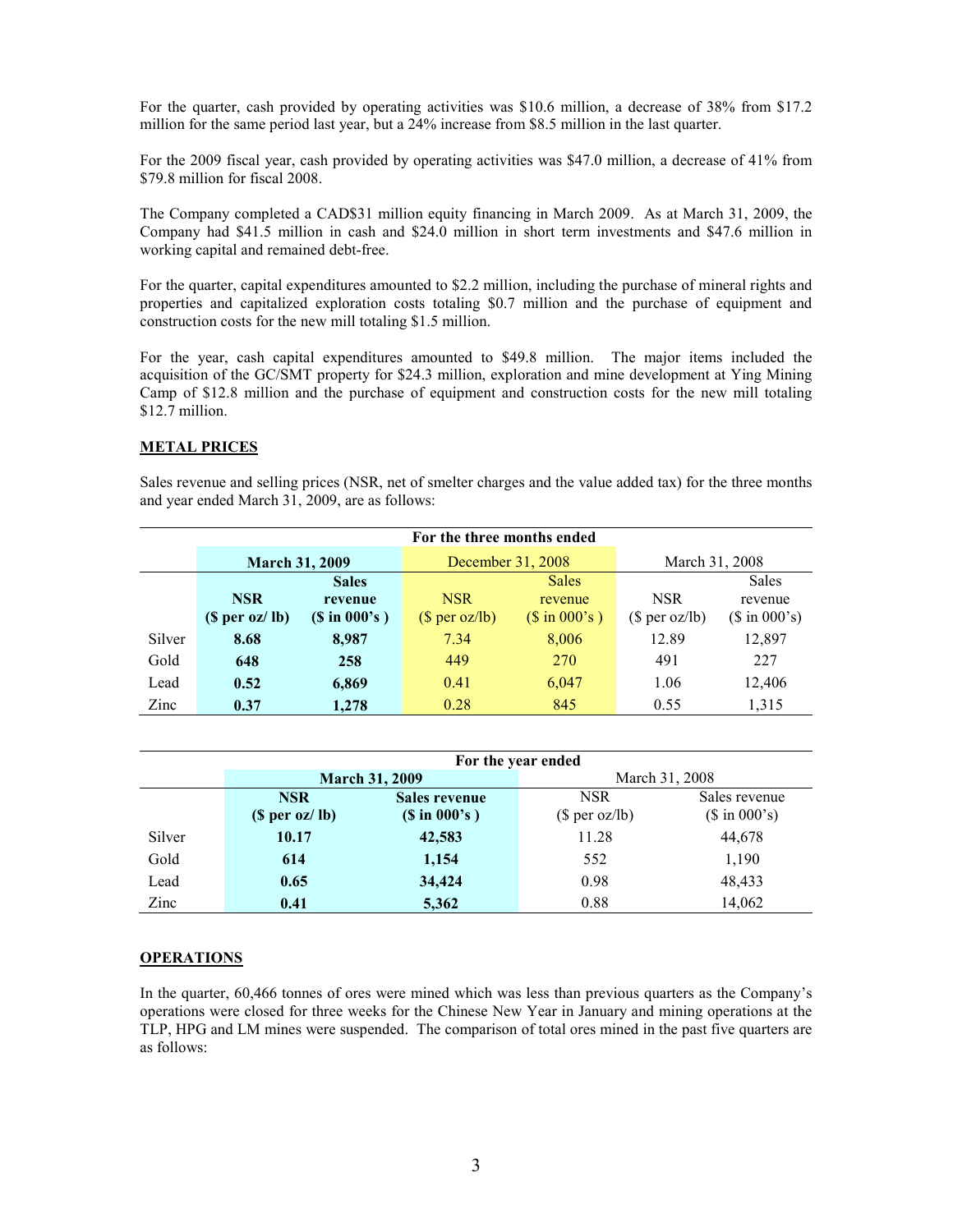|                                     | O <sub>4</sub> 2009 | O <sub>3</sub> 2009 | O <sub>2</sub> 2009 | O1 2009      | O <sub>4</sub> 2008 |
|-------------------------------------|---------------------|---------------------|---------------------|--------------|---------------------|
|                                     | $31-Mar-09$         | $31 - Dec-08$       | $30-Sep-08$         | $30$ -Jun-08 | $31-Mar-08$         |
| <b>Ores Mined</b> (tonne)           |                     |                     |                     |              |                     |
| <b>Direct Smelting Ores (tonne)</b> | 2,624               | 3,288               | 2.571               | 3,388        | 3,169               |
| Ores to be milled <i>(tonne)</i>    | 57,842              | 118.658             | 121.963             | 129.465      | 69,319              |
|                                     | 60,466              | 121.946             | 124,534             | 132.853      | 72,488              |

During the quarter, mining production was primarily from the Ying Mine. Enhanced management of mining contractors and quality control have reduced mining dilution significantly; as a result, silver head grade improved to 486.7g/t, 16% higher than the previous quarter's head grade of 420.2g/t. Head grades also improved compared to the last quarter for lead  $(9.1\% \text{ vs. } 7.7\%)$  and zinc  $(3.1\% \text{ vs. } 2.6\%)$ .

For the quarter, production cost and cash cost per ounce of silver, adjusted for by-product credits, were negative \$3.24 and negative \$3.62, respectively, a significant improvement from \$0.18 and negative \$1.39 in the previous quarter. The reduced costs per ounce were mainly due to improved head grades and higher metal prices.

The operating results for the past five quarters at the **Ying Mine** are summarized as follows:

|                                              | <b>O4 2009</b> | O3 2009   | O2 2009   | O1 2009   | O4 2008   |
|----------------------------------------------|----------------|-----------|-----------|-----------|-----------|
|                                              | 31-Mar-09      | 31-Dec-08 | 30-Sep-08 | 30-Jun-08 | 31-Mar-08 |
| <b>Ores Mined</b> (tonne)                    |                |           |           |           |           |
| <b>Direct Smelting Ores (tonne)</b>          | 2,610          | 3,114     | 2,387     | 3,071     | 2,673     |
| Ores to be milled (tonne)                    | 55,232         | 77,968    | 71,456    | 74,496    | 59,398    |
|                                              | 57,842         | 81,082    | 73,843    | 77,567    | 62,071    |
| <b>Run of Mine Ores (tonne)</b>              |                |           |           |           |           |
| <b>Direct Smelting Ores (tonne)</b>          | 2,726          | 3,114     | 2,387     | 3,071     | 2,673     |
| <b>Ores Milled</b> (tonne)                   | 60,167         | 70,854    | 69,493    | 74,691    | 51,996    |
|                                              | 62,893         | 73,968    | 71,880    | 77,762    | 54,669    |
| <b>Head Grades of Run of Mine Ores</b>       |                |           |           |           |           |
| Silver (gram/tonne)                          | 486.7          | 420.2     | 331.2     | 396.0     | 488.9     |
| Lead $(%$                                    | 9.1            | 7.7       | 6.0       | 6.7       | 8.1       |
| Zinc $(%$                                    | 3.1            | 2.6       | 2.5       | 3.3       | 3.8       |
| <b>Recovery Rate of the Run of Mine Ores</b> |                |           |           |           |           |
| Silver $(%)$                                 | 93.1           | 92.9      | 91.3      | 90.7      | 91.6      |
| Lead $(%$                                    | 97.2           | 96.7      | 95.6      | 95.9      | 96.0      |
| Zinc $(%)$                                   | 69.4           | 78.1      | 68.2      | 72.0      | 73.2      |
| <b>Sales Data</b>                            |                |           |           |           |           |
| Silver (in thousands ounce)                  | 931            | 880       | 622       | 889       | 929       |
| Lead (in thousands pound)                    | 12,150         | 11,419    | 8,096     | 11,250    | 9,596     |
| <b>Zinc</b> (in thousands pound)             | 3,082          | 2,894     | 2,300     | 4,062     | 2,167     |
| Cash Mining cost $(S$ per tonne)             | 45.44          | 45.10     | 55.71     | 55.61     | 37.69     |
| Total Mining cost (\$ per tonne)             | 58.71          | 61.60     | 72.86     | 69.44     | 48.66     |
| Cash Milling cost $(S per tonne)$            | 10.57          | 10.32     | 11.24     | 10.80     | 10.41     |
| Total Milling cost (\$ per tonne)            | 11.76          | 11.24     | 12.24     | 11.75     | 11.30     |
| <b>Total Production Costs</b>                |                |           |           |           |           |
| Silver (\$ per ounce)                        | 2.48           | 3.49      | 4.46      | 3.28      | 3.23      |
| <b>Lead</b> ( $$per pound$ )                 | 0.15           | 0.20      | 0.31      | 0.21      | 0.27      |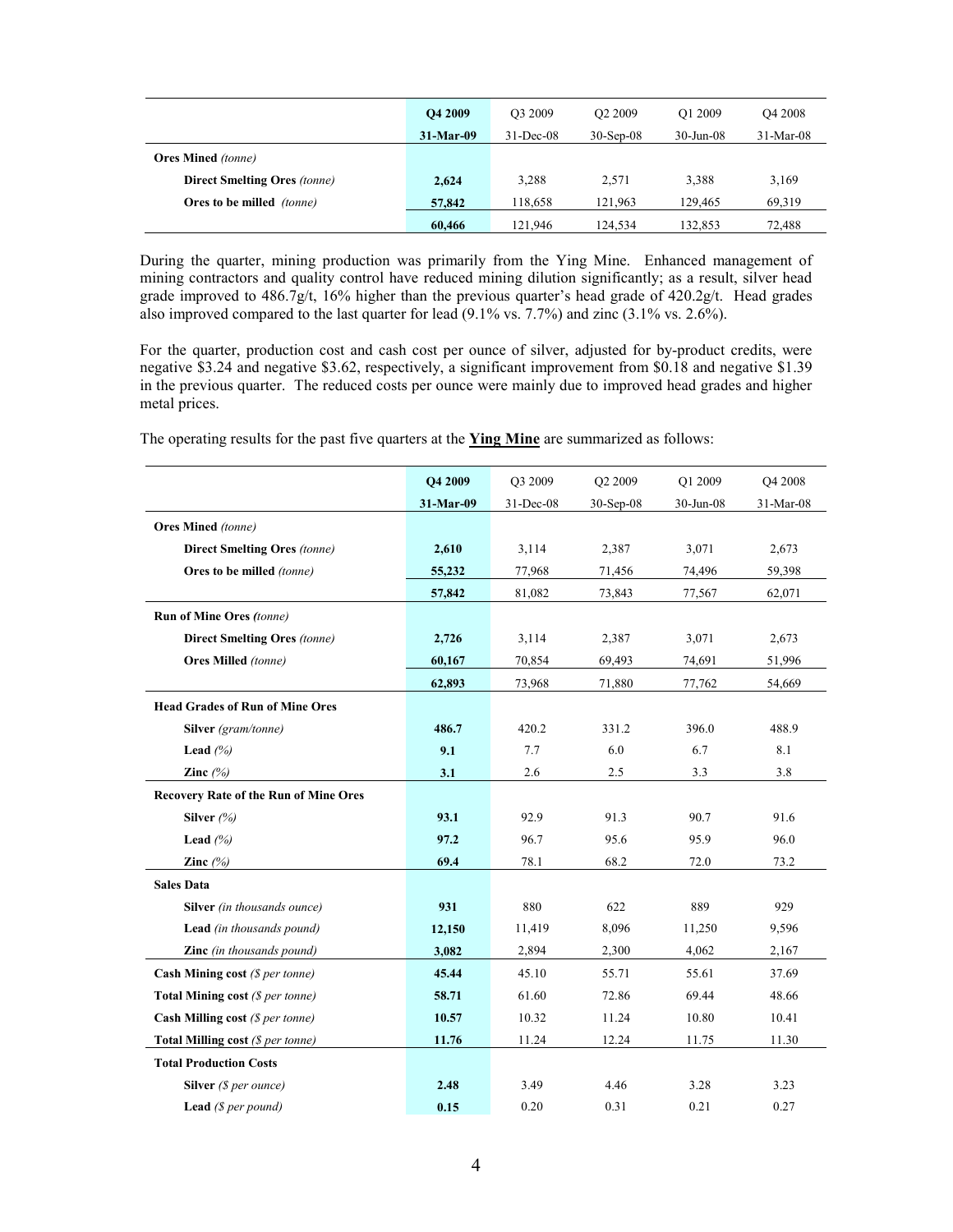| <b>Zinc</b> $(S$ per pound)                                                | 0.11   | 0.13   | 0.15   | 0.13   | 0.14   |
|----------------------------------------------------------------------------|--------|--------|--------|--------|--------|
| Cost per Ounce of Silver,<br>Production<br>adjusted for by-product credits | (3.24) | 0.18   | (3.44) | (7.28) | (5.97) |
| Cash Cost per Ounce of Silver, adjusted for<br>by-product credits          | (3.62) | (1.39) | (5.14) | (7.42) | (6.15) |

Fiscal year 2009 was the Company's third consecutive year of production growth with annual production of 4.2 million ounces of silver, a 6% increase over fiscal 2008. The Company also produced 53 million pounds of lead and 13 million pounds of zinc, compared to 50 million pounds of lead and 16 million pounds of zinc produced a year ago.

During fiscal 2009 two new mines, TLP and LM, were put into production, bringing total ores mined to 439,799 tonnes, a 44% increase from 306,143 tonnes in fiscal 2008.

The comparison of production for each producing mine and consolidated production is as follows:

|                                          |         |            | <b>Fiscal 2009</b> | <b>Fiscal 2008</b> |         |         |            |         |
|------------------------------------------|---------|------------|--------------------|--------------------|---------|---------|------------|---------|
|                                          | Ying    | <b>HPG</b> | <b>TLP</b>         | LM                 | Consol' | Ying    | <b>HPG</b> | Consol' |
| Ores mined (tonne)                       |         |            |                    |                    |         |         |            |         |
| Direct Smelting Ores (tonne)             | 11,182  | 504        | 95                 | 71                 | 11,852  | 11,010  | 1,919      | 12,929  |
| ores to be milled (tonne)                | 279,152 | 54,361     | 59,118             | 35,316             | 427,947 | 242,829 | 50,385     | 293,214 |
|                                          | 290,334 | 54,865     | 59,213             | 35,387             | 439,799 | 253,839 | 52,304     | 306,143 |
| Run of Mine Ores (tonne)                 |         |            |                    |                    |         |         |            |         |
| <b>Direct Smelting Ores</b> (tonne)      | 11,298  | 504        | 95                 | 71                 | 11,968  | 11,010  | 1,919      | 12,929  |
| <b>Ores Milled</b> (tonne)               | 275,204 | 59,887     | 69,375             | 34,653             | 439,119 | 245,487 | 46,612     | 292,099 |
|                                          | 286,502 | 60,391     | 69,470             | 34,724             | 451,087 | 256,497 | 48,531     | 305,028 |
| <b>Head Grades of Run of Mine Ores</b>   |         |            |                    |                    |         |         |            |         |
| Silver (gram/tonne)                      | 407.0   | 154.4      | 160.4              | 266.7              | 311.6   | 464.2   | 207.4      | 420.3   |
| Lead $(%$                                | 7.3     | 5.8        | 2.3                | 1.8                | 5.6     | 7.4     | 7.4        | 7.4     |
| Zinc $(\%)$                              | 2.9     | 0.9        |                    |                    | 1.9     | 3.1     | 1.1        | 2.7     |
| <b>Recovery rate of Run of Mine Ores</b> |         |            |                    |                    |         |         |            |         |
| Silver $(\%)$                            | 92.0    | 81.6       | 84.1               | 88.1               | 89.9    | 91.3    | 89.0       | 91.1    |
| Lead $(%$                                | 96.5    | 93.2       | 78.8               | 86.8               | 94.3    | 95.8    | 93.8       | 95.5    |
| Zinc $(%)$                               | 69.3    | 71.4       |                    |                    | 76.1    | 72.0    | 65.6       | 71.6    |
| <b>Sales Data</b>                        |         |            |                    |                    |         |         |            |         |
| Silver (in thousands ounce)              | 3,408   | 209        | 271                | 301                | 4,189   | 3,684   | 276        | 3,960   |
| Lead (in thousands pound)                | 42,914  | 5,899      | 2,932              | 1,320              | 53,065  | 42,282  | 7,342      | 49,624  |
| Zinc (in thousands pound)                | 12,338  | 618        | $\blacksquare$     | $\blacksquare$     | 12,956  | 15,136  | 776        | 15,912  |
| <b>Cash Mining cost</b> (\$ per tonne)   | 51.24   | 44.33      | 47.82              | 67.94              | 51.26   | 39.27   | 29.89      | 38.40   |
| <b>Total Mining cost</b> (\$ per tonne)  | 66.11   | 73.43      | 56.27              | 108.19             | 69.09   | 51.59   | 44.84      | 50.44   |
| <b>Cash Milling cost</b> (\$ per tonne)  | 10.63   | 12.50      | 11.44              | 15.55              | 11.39   | 10.01   | 15.95      | 10.85   |
| Total Milling cost (\$ per tonne)        | 11.62   | 13.80      | 12.54              | 15.55              | 12.37   | 11.00   | 17.36      | 11.93   |
| <b>Production Costs</b>                  |         |            |                    |                    |         |         |            |         |
| <b>Silver</b> ( $$ per ounces$ )         | 3.49    | 7.72       | 9.48               | 7.22               | 4.34    | 2.25    | 3.90       | 2.44    |
| <b>Lead</b> ( $$per pound$ )             | 0.22    | 0.46       | 0.57               | 0.45               | 0.28    | 0.19    | 0.35       | 0.21    |
| <b>Zinc</b> ( $\$$ per pound)            | 0.14    | 0.28       | ÷.                 | ÷                  | 0.18    | 0.18    | 0.28       | 0.19    |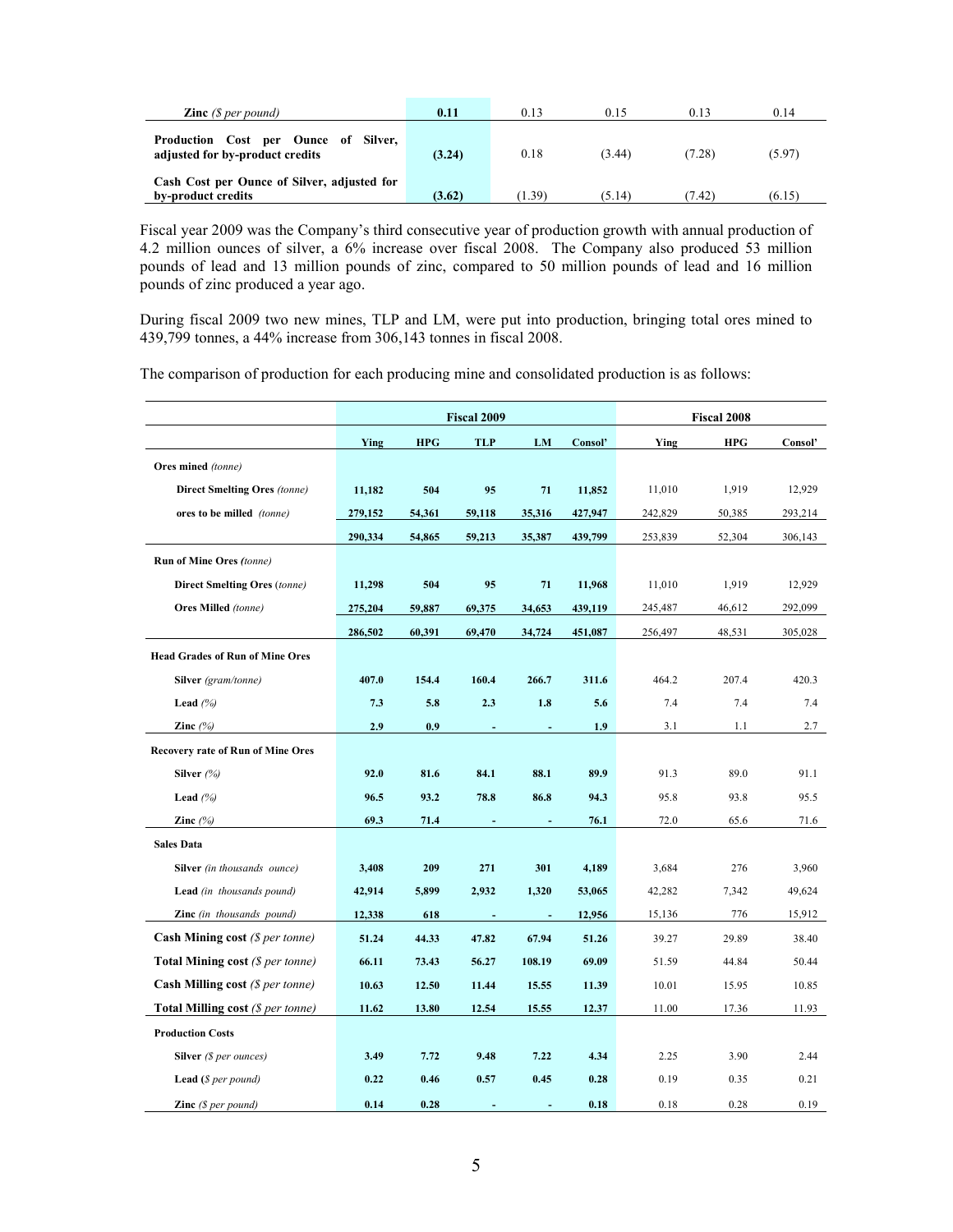| Production Costs per Ounce of Silver,<br>adjusted for by-product credits | (2.86) | 1.13   | 8.75 | 6.33 | (1.25) | (9.65)  | (17.12) | (10.15) |
|--------------------------------------------------------------------------|--------|--------|------|------|--------|---------|---------|---------|
| Cash Costs per Ounce of Silver,<br>adjusted for by-product credits       | (3.87) | (6.55) | 5.14 | 5.15 | (2.77) | (10.11) | (22.56) | (10.99) |

#### **OUTLOOK**

In light of somewhat improved global commodity prices, the Company has adjusted its China operations strategies accordingly. While maintaining full scale production at the Ying Mine, production at the TLP, LM and HPG mines, which was suspended in late December 2008, will be partially resumed.

At the Ying Mine, mining, development and exploration are proceeding as planned with production being maintained at 700-750 tonnes of ore per day. Ore production is forecast to be 260,000 tonnes for fiscal 2010. Projected head grades, recovery rates and metal production for the Ying Mine are listed in the table below:

| <b>Ying Mine Production Forecast</b><br>Fiscal 2010 (Ending March 31, 2010)    |        |        |     |                 |  |  |  |  |
|--------------------------------------------------------------------------------|--------|--------|-----|-----------------|--|--|--|--|
| Ores mined/milled<br>Projected metal sales<br>Commodity<br>Grade<br>Recoveries |        |        |     |                 |  |  |  |  |
|                                                                                | Silver | 480g/t | 91% | 3.65 Million oz |  |  |  |  |
| 260,000 Tonnes                                                                 | Lead   | 9%     | 95% | 49 Million lbs  |  |  |  |  |
|                                                                                | Zinc   | 3%     | 72% | 12 Million lbs  |  |  |  |  |

At the TLP, HPG and LM mines, the Company will focus on exploration and mine development. Mine production is scheduled to be partially resumed in the first quarter fiscal 2010. Mine production is planned at 120,000 tonnes for the TLP and LM mines and 30,000 tonnes for the HPG mine in fiscal 2010. This will yield approximately 1.0 - 1.4 million ounces of silver to bring the total silver production from the Ying Mining Camp to around 4.65 - 5.05 million ounces in fiscal 2010.

Using metal prices in January 2009 and the above production projections, the Company's mining operations are projected to operate with a gross profit margin of between 55% and 60%, resulting in expected cash flows from operations of \$35 million to \$40 million. Capital expenditures for fiscal 2010 are budgeted at \$16 million for the Ying Mining Camp, including \$11 million for the Ying Mine and \$5 million for the TLP, LM and HPG mines.

At the GC project in Guangdong Province, the Company has made the following progress in applying for a mining permit and advancing the project towards production:

- An Environmental Assessment Report was completed in March 2009 and has passed a review by an expert panel appointed by the Environmental Protection Bureau of Guangdong Province and by the local community. The panel recommended that the Environmental Protection Bureau approve the GC project mining development. Pending receipt of the final approval from the Environmental Protection Bureau, a mining permit application can be submitted to the Ministry of Land and Resources of China in Beijing.
- 2008 exploration results and recent drilling results are being incorporated into a NI43-101 technical update with a new resource estimate for the GC project which is expected to be released in June 2009.
- The Company has engaged a Chinese engineering firm with Class A qualification in mine and mill designs to provide a full mine and mill design for the GC project. This will be equivalent to a feasibility study in Canada.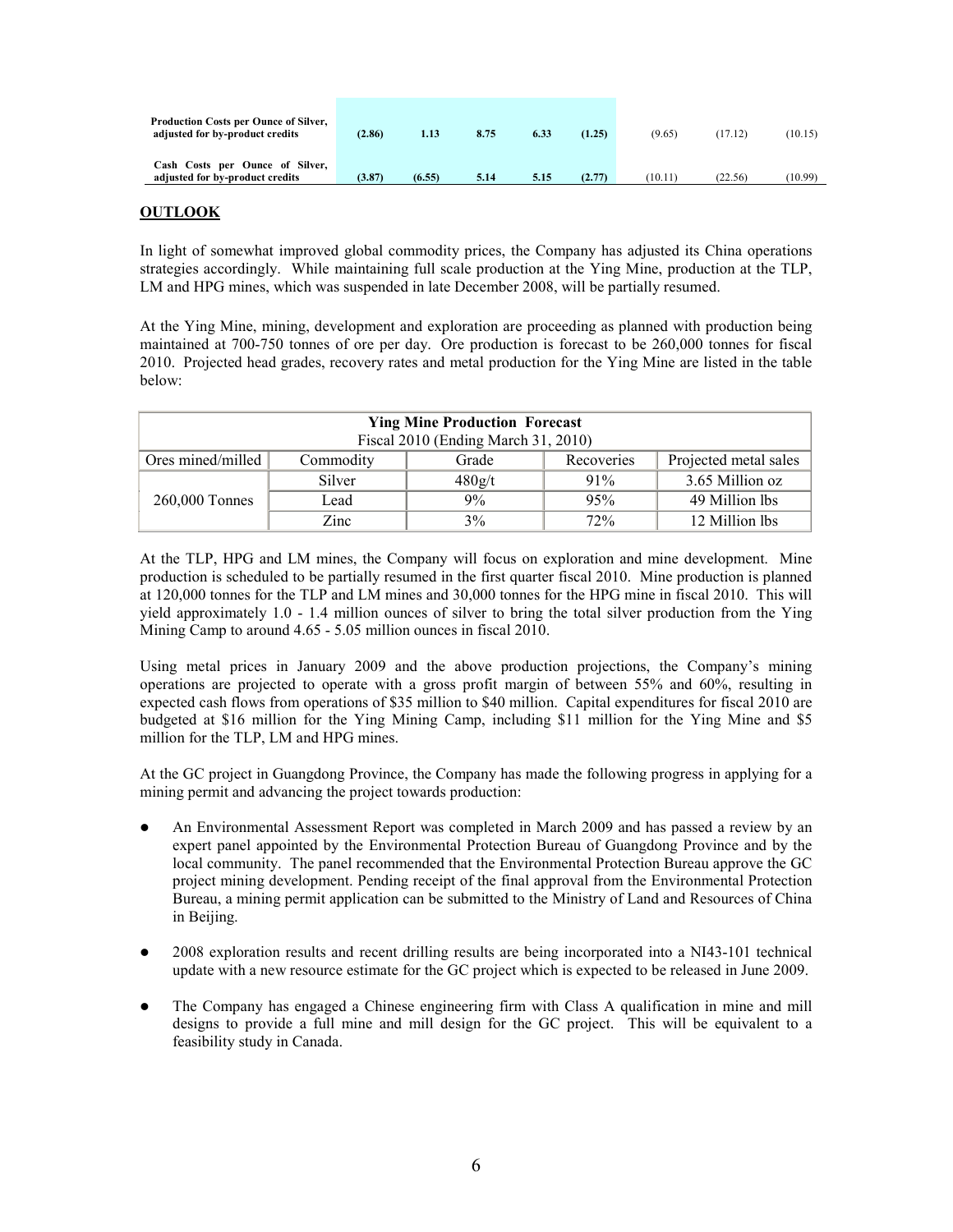The Company has budgeted approximately \$4 million for the GC project in fiscal 2010 for exploration, reports, mine and mill designs, and for permitting. This brings the Company's overall capital expenditures budget for fiscal 2010 to \$20 million.

The Company is also actively evaluating mining assets with defined resources in North America for acquisition or joint venture.

*Selected unaudited interim consolidated results for the three months and year ended March 31, 2009 are attached to this news release.* 

#### **CONFERENCE CALL AND WEBCAST INFORMATION**

A conference call and live audio webcast to discuss these results have been scheduled as follows:

| Date:               | <b>Friday, May 15, 2009</b>                            |
|---------------------|--------------------------------------------------------|
| Time:               | 7:00 am PT $(10:00 \text{ am ET})$                     |
| Dial-In Number:     | 1-612-332-0107                                         |
| Live audio webcast: | www.silvercorp.ca (click on the link on the home page) |

Playback webcast can be accessed at: **www.silvercorp.ca**

#### **About Silvercorp Metals Inc.**

Silvercorp Metals Inc., China's largest primary silver producer, is engaged in the acquisition, exploration and development of silver related mineral properties located in the People's Republic of China ("China"). Silvercorp Metals Inc. is operating and developing four Silver-Lead-Zinc mines at the highly profitable Ying Mining Camp, Henan Province, China. Silvercorp is also applying for a mining permit at the newly acquired, 95% owned, GC&SMT property to profitably mine and produce silver, lead and zinc in Guangdong Province, China. The Company's common shares are included as a component of the S&P/TSX Composite and the S&P/TSX Global Mining Indexes.

**For further information:** SILVERCORP METALS INC., Rui Feng, Chairman & CEO and Lorne Waldman, Corporate Secretary, Phone: (604) 669-9397, Fax: (604) 669-9387, Toll Free 1(888) 224-1881, Email: info@silvercorp.ca, Website: www.silvercorp.ca.

#### **CAUTIONARY DISCLAIMER -- FORWARD LOOKING STATEMENTS**

Statements in this press release other than purely historical factual information, including statements relating to mineral resources and reserves, or the Company's future plans and objectives, or expected production levels, exploration, head grades, recovery rates, cash flows, and capital expenditures constitute forward-looking statements. Forward-looking statements are based on numerous assumptions and are subject to all of the risks and uncertainties inherent in the Company's business, including risks inherent in mineral exploration, development, and mining. Production projections are based not on mineral reserves but on mineral resources which do not have demonstrated economic viability. There can be no assurance that such forward-looking statements, including those in the outlook section, will prove to be accurate, as actual results and future events could differ materially from those anticipated in such statements. Accordingly, readers should not place undue reliance on such statements. *Except in accordance with applicable securities laws, the Company expressly disclaims any obligation to update any forward-looking statements or forward-looking statements that are incorporated by reference herein*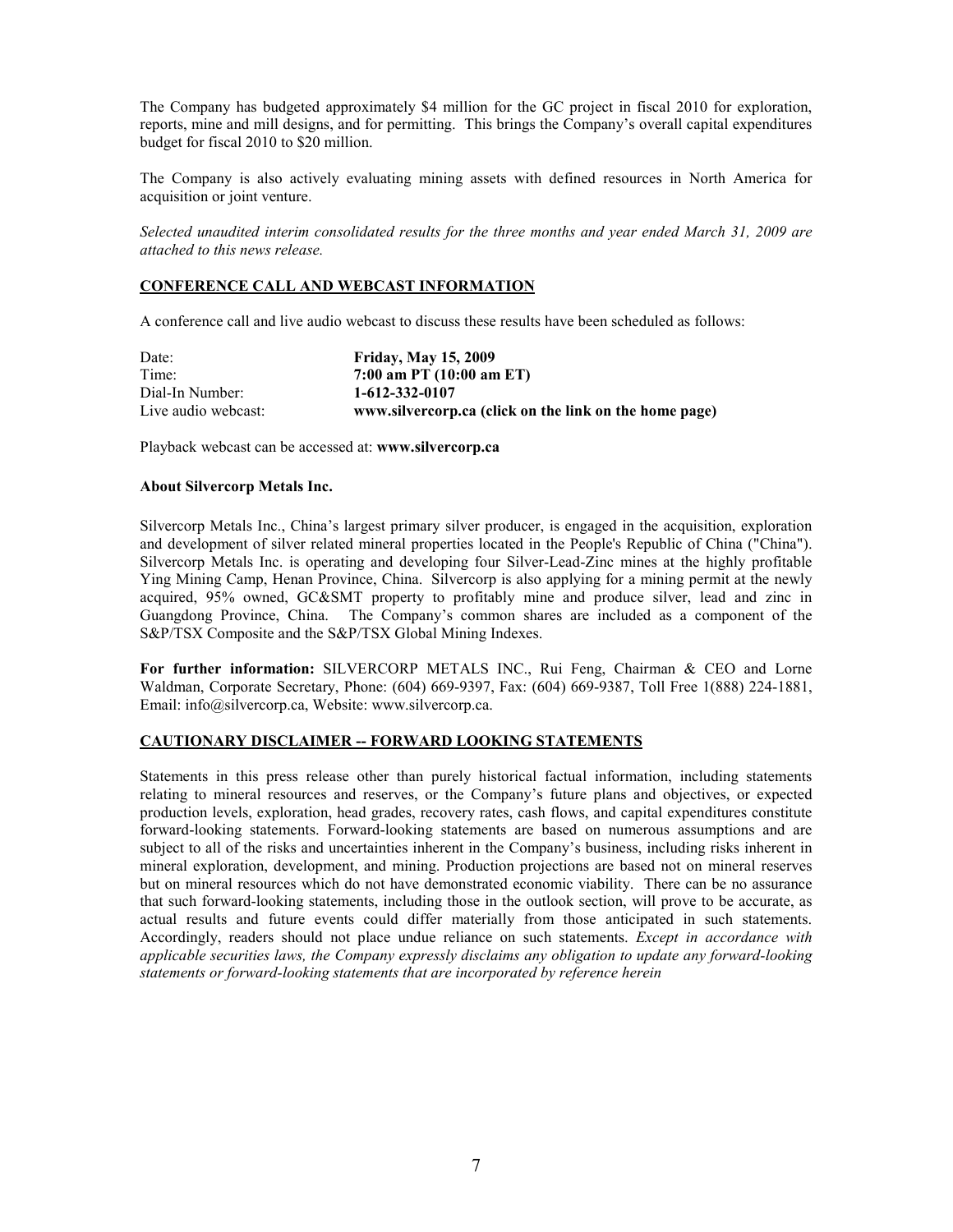#### **SILVERCORP METALS INC. CONSOLIDATED BALANCE SHEETS (Unaudited - expressed in thousands of US dollars)**

| <b>ASSETS</b><br><b>Current Assets</b><br>Cash and cash equivalents<br>\$<br>\$<br>47,093<br>41,470<br>Short term investments<br>37,146<br>23,962<br>Restricted cash<br>732<br>5,260<br>Accounts receivable and prepaids<br>2,933<br>2,389<br>Inventories<br>1,529<br>Current portion of future income taxes<br>143<br>Amount due from related parties<br>249<br>47<br>91,935<br>71,018<br>5,194<br>Long term prepaids<br>1,050<br>Long term investments<br>17,874<br>12,186<br><b>Restricted cash</b><br>293<br>14,349<br>Property, plant and equipment<br>29,072<br>Mineral rights and properties<br>60,905<br>89,413<br><b>Reclamation deposits</b><br>8<br>10<br><b>Future income tax assets</b><br>2,162<br>\$<br>$\mathbb S$<br>190,267<br>205,202<br><b>LIABILITIES</b><br><b>Current Liabilities</b><br>Accounts payable and accrued liabilities<br>\$<br>7,027<br>\$<br>8,533<br>Deposits received from customers<br>2,573<br>1,290<br>Notes payable<br>658<br>Dividends payable<br>2,564<br>Income tax payable<br>3,041<br>720<br>Amounts due to related parties<br>7,353<br>12,118<br>23,439<br>22,438<br><b>Future income tax liabilities</b><br>6,346<br>19,678<br>2,029<br>1,226<br><b>Asset retirement obligation</b><br>30,010<br>45,146<br>Non-controlling interests<br>7,610<br>11,265<br><b>SHAREHOLDERS' EQUITY</b><br>78,334<br>135,604<br>Share capital<br><b>Contributed surplus</b><br>3,764<br>1,722<br>2,078<br>31,893<br><b>Reserves</b><br>Accumulated other comprehensive income (loss)<br>(10, 167)<br>14,122<br>52,736<br><b>Retained earnings</b><br>(8,648)<br>148,992<br>152,446<br>S<br>\$<br>205,202<br>190,267 |  | March 31, 2009 | March 31, 2008 |
|-----------------------------------------------------------------------------------------------------------------------------------------------------------------------------------------------------------------------------------------------------------------------------------------------------------------------------------------------------------------------------------------------------------------------------------------------------------------------------------------------------------------------------------------------------------------------------------------------------------------------------------------------------------------------------------------------------------------------------------------------------------------------------------------------------------------------------------------------------------------------------------------------------------------------------------------------------------------------------------------------------------------------------------------------------------------------------------------------------------------------------------------------------------------------------------------------------------------------------------------------------------------------------------------------------------------------------------------------------------------------------------------------------------------------------------------------------------------------------------------------------------------------------------------------------------------------------------------------------------------------------------------------------|--|----------------|----------------|
|                                                                                                                                                                                                                                                                                                                                                                                                                                                                                                                                                                                                                                                                                                                                                                                                                                                                                                                                                                                                                                                                                                                                                                                                                                                                                                                                                                                                                                                                                                                                                                                                                                                     |  |                |                |
|                                                                                                                                                                                                                                                                                                                                                                                                                                                                                                                                                                                                                                                                                                                                                                                                                                                                                                                                                                                                                                                                                                                                                                                                                                                                                                                                                                                                                                                                                                                                                                                                                                                     |  |                |                |
|                                                                                                                                                                                                                                                                                                                                                                                                                                                                                                                                                                                                                                                                                                                                                                                                                                                                                                                                                                                                                                                                                                                                                                                                                                                                                                                                                                                                                                                                                                                                                                                                                                                     |  |                |                |
|                                                                                                                                                                                                                                                                                                                                                                                                                                                                                                                                                                                                                                                                                                                                                                                                                                                                                                                                                                                                                                                                                                                                                                                                                                                                                                                                                                                                                                                                                                                                                                                                                                                     |  |                |                |
|                                                                                                                                                                                                                                                                                                                                                                                                                                                                                                                                                                                                                                                                                                                                                                                                                                                                                                                                                                                                                                                                                                                                                                                                                                                                                                                                                                                                                                                                                                                                                                                                                                                     |  |                |                |
|                                                                                                                                                                                                                                                                                                                                                                                                                                                                                                                                                                                                                                                                                                                                                                                                                                                                                                                                                                                                                                                                                                                                                                                                                                                                                                                                                                                                                                                                                                                                                                                                                                                     |  |                |                |
|                                                                                                                                                                                                                                                                                                                                                                                                                                                                                                                                                                                                                                                                                                                                                                                                                                                                                                                                                                                                                                                                                                                                                                                                                                                                                                                                                                                                                                                                                                                                                                                                                                                     |  |                |                |
|                                                                                                                                                                                                                                                                                                                                                                                                                                                                                                                                                                                                                                                                                                                                                                                                                                                                                                                                                                                                                                                                                                                                                                                                                                                                                                                                                                                                                                                                                                                                                                                                                                                     |  |                |                |
|                                                                                                                                                                                                                                                                                                                                                                                                                                                                                                                                                                                                                                                                                                                                                                                                                                                                                                                                                                                                                                                                                                                                                                                                                                                                                                                                                                                                                                                                                                                                                                                                                                                     |  |                |                |
|                                                                                                                                                                                                                                                                                                                                                                                                                                                                                                                                                                                                                                                                                                                                                                                                                                                                                                                                                                                                                                                                                                                                                                                                                                                                                                                                                                                                                                                                                                                                                                                                                                                     |  |                |                |
|                                                                                                                                                                                                                                                                                                                                                                                                                                                                                                                                                                                                                                                                                                                                                                                                                                                                                                                                                                                                                                                                                                                                                                                                                                                                                                                                                                                                                                                                                                                                                                                                                                                     |  |                |                |
|                                                                                                                                                                                                                                                                                                                                                                                                                                                                                                                                                                                                                                                                                                                                                                                                                                                                                                                                                                                                                                                                                                                                                                                                                                                                                                                                                                                                                                                                                                                                                                                                                                                     |  |                |                |
|                                                                                                                                                                                                                                                                                                                                                                                                                                                                                                                                                                                                                                                                                                                                                                                                                                                                                                                                                                                                                                                                                                                                                                                                                                                                                                                                                                                                                                                                                                                                                                                                                                                     |  |                |                |
|                                                                                                                                                                                                                                                                                                                                                                                                                                                                                                                                                                                                                                                                                                                                                                                                                                                                                                                                                                                                                                                                                                                                                                                                                                                                                                                                                                                                                                                                                                                                                                                                                                                     |  |                |                |
|                                                                                                                                                                                                                                                                                                                                                                                                                                                                                                                                                                                                                                                                                                                                                                                                                                                                                                                                                                                                                                                                                                                                                                                                                                                                                                                                                                                                                                                                                                                                                                                                                                                     |  |                |                |
|                                                                                                                                                                                                                                                                                                                                                                                                                                                                                                                                                                                                                                                                                                                                                                                                                                                                                                                                                                                                                                                                                                                                                                                                                                                                                                                                                                                                                                                                                                                                                                                                                                                     |  |                |                |
|                                                                                                                                                                                                                                                                                                                                                                                                                                                                                                                                                                                                                                                                                                                                                                                                                                                                                                                                                                                                                                                                                                                                                                                                                                                                                                                                                                                                                                                                                                                                                                                                                                                     |  |                |                |
|                                                                                                                                                                                                                                                                                                                                                                                                                                                                                                                                                                                                                                                                                                                                                                                                                                                                                                                                                                                                                                                                                                                                                                                                                                                                                                                                                                                                                                                                                                                                                                                                                                                     |  |                |                |
|                                                                                                                                                                                                                                                                                                                                                                                                                                                                                                                                                                                                                                                                                                                                                                                                                                                                                                                                                                                                                                                                                                                                                                                                                                                                                                                                                                                                                                                                                                                                                                                                                                                     |  |                |                |
|                                                                                                                                                                                                                                                                                                                                                                                                                                                                                                                                                                                                                                                                                                                                                                                                                                                                                                                                                                                                                                                                                                                                                                                                                                                                                                                                                                                                                                                                                                                                                                                                                                                     |  |                |                |
|                                                                                                                                                                                                                                                                                                                                                                                                                                                                                                                                                                                                                                                                                                                                                                                                                                                                                                                                                                                                                                                                                                                                                                                                                                                                                                                                                                                                                                                                                                                                                                                                                                                     |  |                |                |
|                                                                                                                                                                                                                                                                                                                                                                                                                                                                                                                                                                                                                                                                                                                                                                                                                                                                                                                                                                                                                                                                                                                                                                                                                                                                                                                                                                                                                                                                                                                                                                                                                                                     |  |                |                |
|                                                                                                                                                                                                                                                                                                                                                                                                                                                                                                                                                                                                                                                                                                                                                                                                                                                                                                                                                                                                                                                                                                                                                                                                                                                                                                                                                                                                                                                                                                                                                                                                                                                     |  |                |                |
|                                                                                                                                                                                                                                                                                                                                                                                                                                                                                                                                                                                                                                                                                                                                                                                                                                                                                                                                                                                                                                                                                                                                                                                                                                                                                                                                                                                                                                                                                                                                                                                                                                                     |  |                |                |
|                                                                                                                                                                                                                                                                                                                                                                                                                                                                                                                                                                                                                                                                                                                                                                                                                                                                                                                                                                                                                                                                                                                                                                                                                                                                                                                                                                                                                                                                                                                                                                                                                                                     |  |                |                |
|                                                                                                                                                                                                                                                                                                                                                                                                                                                                                                                                                                                                                                                                                                                                                                                                                                                                                                                                                                                                                                                                                                                                                                                                                                                                                                                                                                                                                                                                                                                                                                                                                                                     |  |                |                |
|                                                                                                                                                                                                                                                                                                                                                                                                                                                                                                                                                                                                                                                                                                                                                                                                                                                                                                                                                                                                                                                                                                                                                                                                                                                                                                                                                                                                                                                                                                                                                                                                                                                     |  |                |                |
|                                                                                                                                                                                                                                                                                                                                                                                                                                                                                                                                                                                                                                                                                                                                                                                                                                                                                                                                                                                                                                                                                                                                                                                                                                                                                                                                                                                                                                                                                                                                                                                                                                                     |  |                |                |
|                                                                                                                                                                                                                                                                                                                                                                                                                                                                                                                                                                                                                                                                                                                                                                                                                                                                                                                                                                                                                                                                                                                                                                                                                                                                                                                                                                                                                                                                                                                                                                                                                                                     |  |                |                |
|                                                                                                                                                                                                                                                                                                                                                                                                                                                                                                                                                                                                                                                                                                                                                                                                                                                                                                                                                                                                                                                                                                                                                                                                                                                                                                                                                                                                                                                                                                                                                                                                                                                     |  |                |                |
|                                                                                                                                                                                                                                                                                                                                                                                                                                                                                                                                                                                                                                                                                                                                                                                                                                                                                                                                                                                                                                                                                                                                                                                                                                                                                                                                                                                                                                                                                                                                                                                                                                                     |  |                |                |
|                                                                                                                                                                                                                                                                                                                                                                                                                                                                                                                                                                                                                                                                                                                                                                                                                                                                                                                                                                                                                                                                                                                                                                                                                                                                                                                                                                                                                                                                                                                                                                                                                                                     |  |                |                |
|                                                                                                                                                                                                                                                                                                                                                                                                                                                                                                                                                                                                                                                                                                                                                                                                                                                                                                                                                                                                                                                                                                                                                                                                                                                                                                                                                                                                                                                                                                                                                                                                                                                     |  |                |                |
|                                                                                                                                                                                                                                                                                                                                                                                                                                                                                                                                                                                                                                                                                                                                                                                                                                                                                                                                                                                                                                                                                                                                                                                                                                                                                                                                                                                                                                                                                                                                                                                                                                                     |  |                |                |
|                                                                                                                                                                                                                                                                                                                                                                                                                                                                                                                                                                                                                                                                                                                                                                                                                                                                                                                                                                                                                                                                                                                                                                                                                                                                                                                                                                                                                                                                                                                                                                                                                                                     |  |                |                |
|                                                                                                                                                                                                                                                                                                                                                                                                                                                                                                                                                                                                                                                                                                                                                                                                                                                                                                                                                                                                                                                                                                                                                                                                                                                                                                                                                                                                                                                                                                                                                                                                                                                     |  |                |                |
|                                                                                                                                                                                                                                                                                                                                                                                                                                                                                                                                                                                                                                                                                                                                                                                                                                                                                                                                                                                                                                                                                                                                                                                                                                                                                                                                                                                                                                                                                                                                                                                                                                                     |  |                |                |
|                                                                                                                                                                                                                                                                                                                                                                                                                                                                                                                                                                                                                                                                                                                                                                                                                                                                                                                                                                                                                                                                                                                                                                                                                                                                                                                                                                                                                                                                                                                                                                                                                                                     |  |                |                |
|                                                                                                                                                                                                                                                                                                                                                                                                                                                                                                                                                                                                                                                                                                                                                                                                                                                                                                                                                                                                                                                                                                                                                                                                                                                                                                                                                                                                                                                                                                                                                                                                                                                     |  |                |                |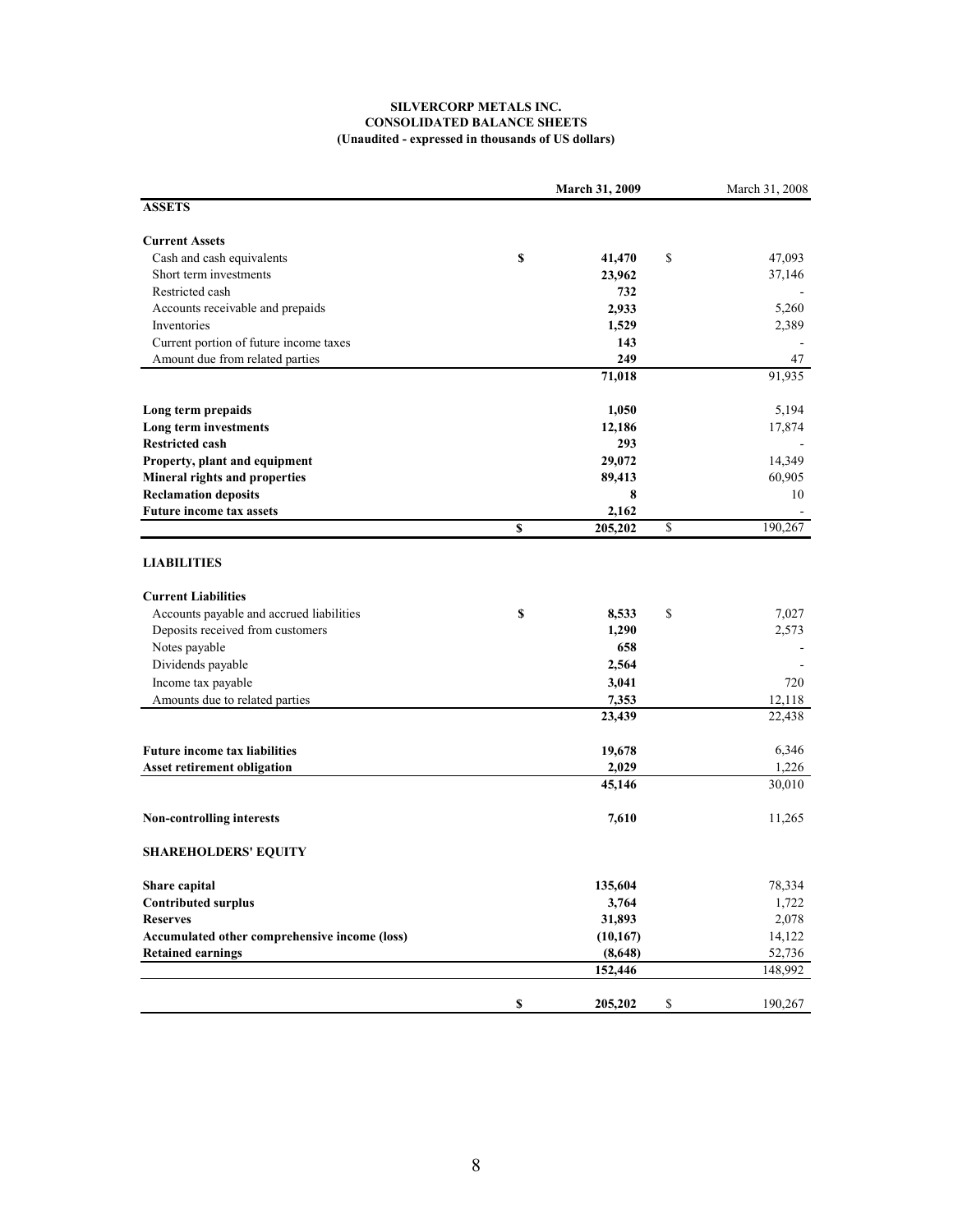#### **SILVERCORP METALS INC. CONSOLIDATED STATEMENTS OF OPERATIONS (Unaudited - expressed in thousands of US dollars, except for share figures)**

|                                                                 |    | Three months ended March 31, |    |             | Years ended March 31, |               |             |
|-----------------------------------------------------------------|----|------------------------------|----|-------------|-----------------------|---------------|-------------|
|                                                                 |    | 2009                         |    | 2008        |                       | 2009          | 2008        |
| <b>Sales</b>                                                    | \$ | 17,392                       | -S | 26,845 \$   |                       | 83,523<br>S   | 108,363     |
| Cost of sales                                                   |    | 6,276                        |    | 6,459       |                       | 29,322        | 20,114      |
| Amortization and depletion                                      |    | 106                          |    | 157         |                       | 6,365         | 3,208       |
|                                                                 |    | 6,382                        |    | 6,616       |                       | 35,687        | 23,322      |
| <b>Gross profit</b>                                             |    | 11,010                       |    | 20,229      |                       | 47,836        | 85,041      |
| <b>Expenses</b>                                                 |    |                              |    |             |                       |               |             |
| Accretion of asset retirement obligations                       |    | 35                           |    | 17          |                       | 123           | 62          |
| Amortization                                                    |    | 24                           |    | 175         |                       | 817           | 517         |
| Foreign exchange loss (gain)                                    |    | (673)                        |    | (507)       |                       | (2,872)       | 612         |
| General exploration and property investigation expenses         |    | 500                          |    | 1,038       |                       | 2,325         | 1,817       |
| Impairment charges                                              |    | 2,907                        |    |             |                       | 50,707        |             |
| Investor relations                                              |    | 109                          |    | 69          |                       | 550           | 284         |
| Office, administration and miscellaneous                        |    | 2,023                        |    | 2,410       |                       | 9,319         | 7,254       |
| Professional fees                                               |    | 130                          |    | 1,457       |                       | 1,488         | 2,134       |
|                                                                 |    | 5,055                        |    | 4,659       |                       | 62,457        | 12,680      |
| Earnings (loss) before other income and expenses                |    | 5,955                        |    | 15,570      |                       | (14,621)      | 72,361      |
| Other income and expenses                                       |    |                              |    |             |                       |               |             |
|                                                                 |    | 12                           |    |             |                       |               |             |
| Equity loss in investment                                       |    |                              |    | (78)        |                       | (1, 455)      | (250)       |
| Exploration cost after recovery                                 |    |                              |    | 563         |                       |               |             |
| Gain (loss) on disposal of mineral rights and property          |    |                              |    | ÷,          |                       | (819)         | 563         |
| Loss on disposal of property, plant and equipment               |    | (308)                        |    |             |                       | (328)         | (48)        |
| Interest income                                                 |    | 75                           |    | 693         |                       | 1,342         | 2,585       |
| Other income                                                    |    | (3)                          |    |             |                       | 478           | 4,474       |
|                                                                 |    | (224)                        |    | 1,178       |                       | (782)         | 7,324       |
| Income (loss) before income taxes and non-controlling interests |    | 5,731                        |    | 16,748      |                       | (15, 403)     | 79,685      |
| Income tax expense (recovery)                                   |    |                              |    |             |                       |               |             |
| Current                                                         |    | 2,805                        |    | 1,988       |                       | 6,988         | 441         |
| Future                                                          |    | (325)                        |    | (31)        |                       | (7, 925)      | 110         |
|                                                                 |    | 2,480                        |    | 1,957       |                       | (937)         | 551         |
| Income (loss) before non-controlling interests                  |    | 3,251                        |    | 14,791      |                       | (14, 466)     | 79,134      |
| Non-controlling interests                                       |    | (2,013)                      |    | (3,932)     |                       | (1, 531)      | (19, 197)   |
| Net income (loss)                                               | \$ | $1,238$ \$                   |    | 10,859      | S                     | $(15,997)$ \$ | 59,937      |
| Basic earnings (loss) per share                                 | \$ | 0.01                         | S  | 0.07        | S                     | $(0.11)$ \$   | 0.41        |
| Diluted earnings (loss) per share                               | S  | 0.01                         | S  | 0.07        | S                     | $(0.11)$ \$   | 0.40        |
| Weighted Average Number of Shares Outstanding - Basic           |    | 153,869,610                  |    | 148.940.949 |                       | 152,350,041   | 147,660,730 |
| Weighted Average Number of Shares Outstanding - Diluted         |    | 154,996,312                  |    | 151,005,453 |                       | 152,350,041   | 150,954,072 |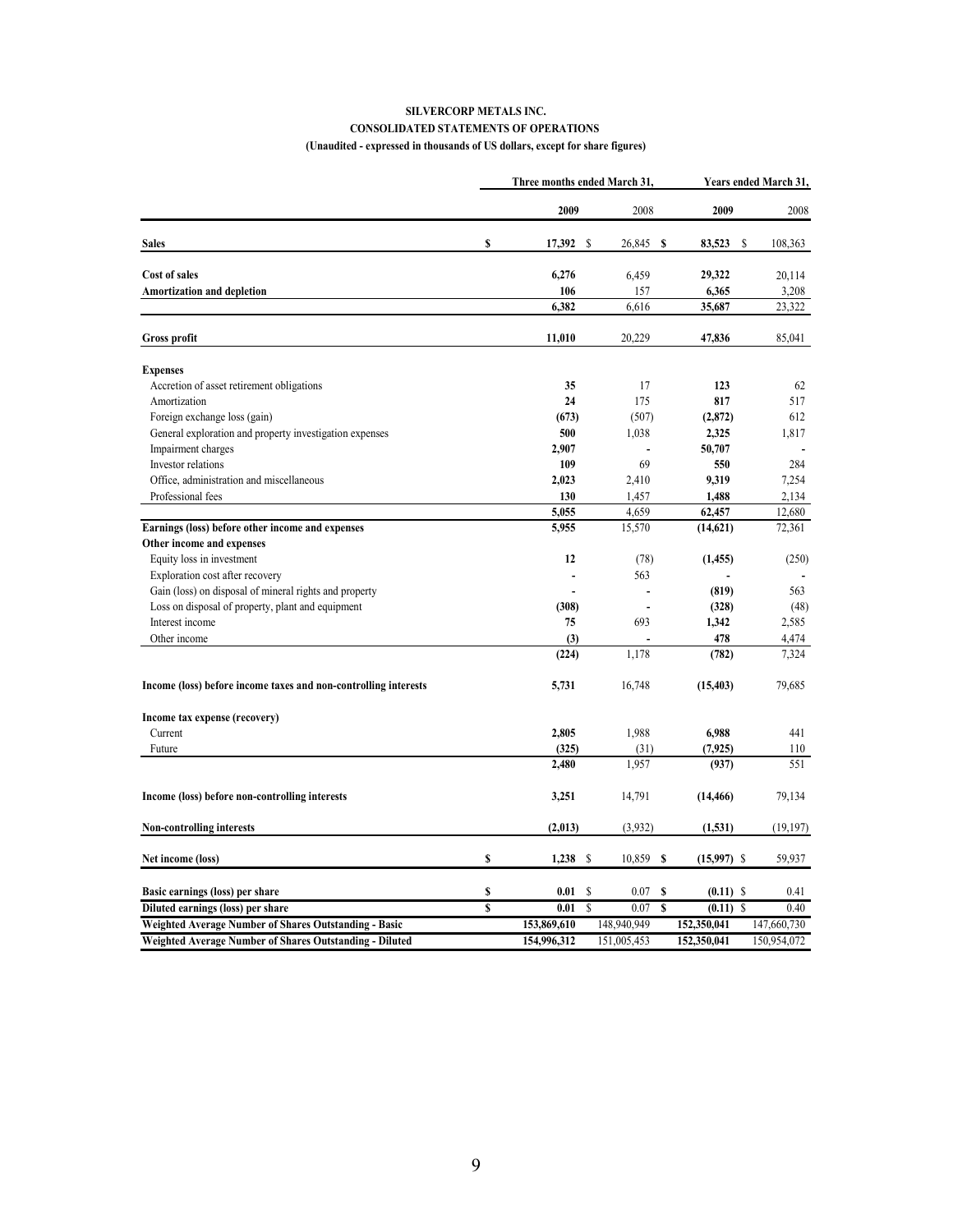#### **SILVERCORP METALS INC. CONSOLIDATED STATEMENTS OF COMPREHENSIVE INCOME (LOSS) (Unaudited - expressed in thousands of US dollars)**

|                                                                                             | Three months ended March 31. |              |          | Years ended March 31. |        |  |
|---------------------------------------------------------------------------------------------|------------------------------|--------------|----------|-----------------------|--------|--|
|                                                                                             |                              | 2009         | 2008     | 2009                  | 2008   |  |
| Net income (loss) for the period                                                            | \$                           | 1,238        | 10.859 S | $(15,997)$ \$         | 59,937 |  |
| Other comprehensive income (loss), net of taxes:                                            |                              |              |          |                       |        |  |
| Transition adjustment to opening balance upon adoption of new standards                     |                              | ۰            |          |                       | 9      |  |
| Unrealized loss on available for sale securities                                            |                              | (48)         | (49)     | (155)                 | (48)   |  |
| Unrealized exchange gain on translation of self-sustaining foreign operations               |                              | 1,079        | 2,656    | 11.270                | 3,972  |  |
| Unrealized exchange gain (loss) on translation of functional currency to reporting currency |                              | (5,770)      | 13,592   | (35, 404)             | 9,709  |  |
| Other comprehensive income (loss)                                                           |                              | (4,739)      | 16.199   | (24, 289)             | 13,642 |  |
| Comprehensive income (loss)                                                                 |                              | $(3,501)$ \$ | 27,058   | $(40, 286)$ \$        | 73,579 |  |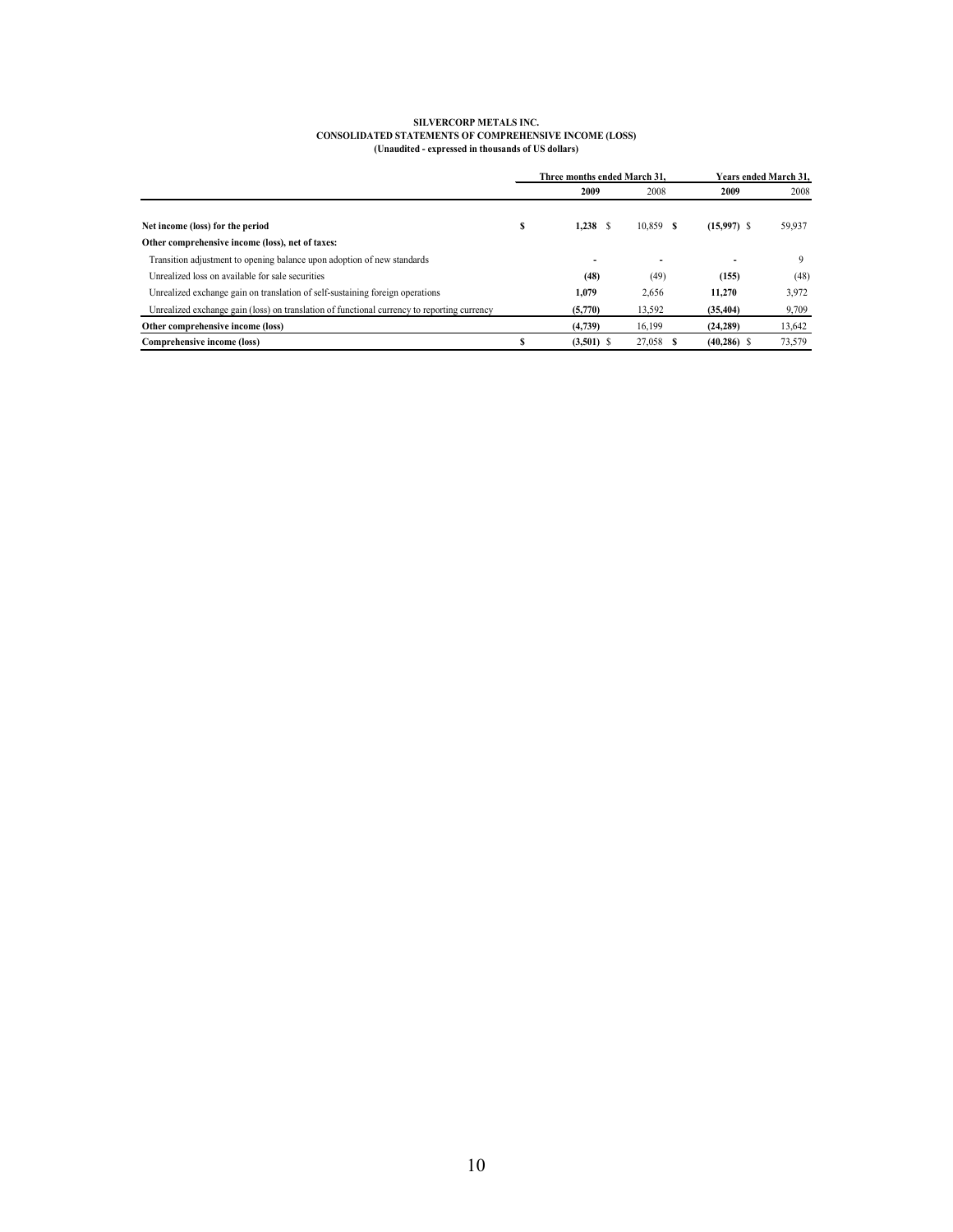#### **SILVERCORP METALS INC. CONSOLIDATED STATEMENTS OF CASH FLOWS (Unaudited -expressed in thousands of US dollars)**

|                                                                              |             | Three months ended March 31. |    | Years ended March 31. |          |                 |    |           |
|------------------------------------------------------------------------------|-------------|------------------------------|----|-----------------------|----------|-----------------|----|-----------|
|                                                                              |             | 2009                         |    | 2008                  |          | 2009            |    | 2008      |
| Cash provided by (used for)                                                  |             |                              |    |                       |          |                 |    |           |
| <b>Operating activities</b>                                                  |             |                              |    |                       |          |                 |    |           |
| Net income (loss) for the period                                             | s           | 1,238                        | \$ | 10,859 \$             |          | (15,997)        | \$ | 59,937    |
| Add (deduct) items not affecting cash :                                      |             |                              |    |                       |          |                 |    |           |
| Accretion of asset retirement obligations                                    |             | 35                           |    | 17                    |          | 122             |    | 62        |
| Amortization                                                                 |             | 130                          |    | 332                   |          | 7,182           |    | 3,725     |
| Equity Investment loss (gain)                                                |             | (12)                         |    | 78                    |          | 1,455           |    | 250       |
| Future income tax expenses (recovery)                                        |             | (325)                        |    | (31)                  |          | (7, 925)        |    | 110       |
| Impairment charges                                                           |             | 2,907                        |    | ÷,                    |          | 50,707          |    |           |
| Loss (gain) on disposal of mineral property                                  |             |                              |    | (563)                 |          | 819             |    | (563)     |
| Loss on disposal of property, plant, and equipment                           |             | 309                          |    |                       |          | 328             |    | 48        |
| Non-cash other income                                                        |             |                              |    |                       |          |                 |    | (4,388)   |
| Non-controlling interests                                                    |             | 2,013                        |    | 3,932                 |          | 1,531           |    | 19,197    |
| Stock-based compensation                                                     |             | 107                          |    | 595                   |          | 2,103           |    | 2,473     |
| Unrealized foreign exchange loss on future income tax liabilities            |             | 883                          |    |                       |          | 4,378           |    |           |
|                                                                              |             | 7,285                        |    | 15,219                |          | 44,703          |    | 80,851    |
|                                                                              |             |                              |    |                       |          |                 |    |           |
| Net change in non-cash working capital                                       |             |                              |    |                       |          |                 |    |           |
| Accounts receivable and prepaids                                             |             | 339                          |    | (2,030)               |          | 2,513           |    | (3,627)   |
| Inventory                                                                    |             | 3,028                        |    | (975)                 |          | 496             |    | (342)     |
| Restricted cash                                                              |             | (1,020)                      |    | ÷,                    |          | (1,020)         |    |           |
| Accounts payable and accrued liabilities                                     |             | (1,633)                      |    | 2,441                 |          | (734)           |    | 3,413     |
| Asset retirement obligation discharged upon payment                          |             |                              |    |                       |          |                 |    | (514)     |
| Income tax payable                                                           |             | 2,361                        |    | 662                   |          | 2,300           |    | (950)     |
| Deposits received from customers                                             |             | 265                          |    | 1,913                 |          | (1, 272)        |    | 955       |
| Cash provided by operating activities                                        |             | 10,625                       |    | 17,230                |          | 46,986          |    | 79,786    |
|                                                                              |             |                              |    |                       |          |                 |    |           |
| <b>Investing activities</b>                                                  |             |                              |    |                       |          |                 |    |           |
| Acquisition of mineral rights and properties                                 |             | (713)                        |    | (10,212)              |          | (37, 115)       |    | (36, 583) |
| Acquisition of property, plant, and equipment                                |             | (1,524)                      |    | (4,019)               |          | (12,697)        |    | (7, 452)  |
| Purchase of long term investments                                            |             | (146)                        |    | (1,648)               |          | (291)           |    | (5, 552)  |
| Decrease (increase) of short term investments                                |             | (9, 414)                     |    | (1,164)               |          | 12,982          |    | (29, 489) |
| Decrease (increase) in long term prepaids                                    |             | 1,499                        |    | 366                   |          | (354)           |    | (3, 397)  |
| Proceeds from disposal of mineral rights and properties                      |             |                              |    | 563                   |          | 814             |    | 563       |
| Proceeds from disposal of property, plant, and equipment                     |             |                              |    |                       |          | $\mathbf{2}$    |    | 157       |
| Distribution to non-controlling interest shareholder                         |             | (1,974)                      |    | ä,                    |          | (13, 173)       |    | (3,371)   |
| Cash dividends distributed                                                   |             |                              |    | L,                    |          |                 |    | (6, 891)  |
| Non-controlling interest contribution                                        |             | (2, 476)                     |    |                       |          | (5, 466)<br>215 |    |           |
| Cash used in investing activities                                            |             | (14, 748)                    |    | (16, 114)             |          | (55, 083)       |    | (92, 015) |
|                                                                              |             |                              |    |                       |          |                 |    |           |
|                                                                              |             |                              |    |                       |          |                 |    |           |
| <b>Financing activities</b>                                                  |             |                              |    |                       |          |                 |    |           |
| Repayment from (advance to) related parties                                  |             | (225)                        |    | 74                    |          | (36)            |    | (1, 429)  |
| Advance (repayment) under loans payable                                      |             | 655                          |    | (1,689)               |          | 655             |    |           |
| Share subscriptions for cash, net of commission and expenses                 |             | 22,634                       |    | 475                   |          | 22,656          |    | 2,294     |
| Shares returned to treasury for cancellation                                 |             |                              |    |                       |          | (9, 473)        |    |           |
| Cash provided by (used in) financing activities                              |             | 23,064                       |    | (1, 140)              |          | 13,802          |    | 865       |
|                                                                              |             |                              |    |                       |          |                 |    |           |
| Effect of exchange rate changes on cash and cash equivalents                 |             | (6,279)                      |    | (165)                 |          | (11,326)        |    | 5,128     |
|                                                                              |             |                              |    |                       |          |                 |    |           |
| Increased (decrease) in cash and cash equivalents                            |             | 12,662                       |    | (189)                 |          | (5,623)         |    | (6, 237)  |
|                                                                              |             |                              |    |                       |          |                 |    |           |
| Cash and cash equivalents, beginning of period                               |             | 28,808                       |    | 47,282                |          | 47,093          |    | 53,330    |
| Cash and cash equivalents, end of period                                     | s           | 41,470                       | \$ | 47,093                | <b>S</b> | 41,470          | \$ | 47,093    |
| <b>Supplemental information:</b>                                             |             |                              |    |                       |          |                 |    |           |
| Interest paid                                                                | s           |                              | \$ | 13S                   |          | 30              | \$ | 87        |
| Income tax paid                                                              | $\mathbb S$ | 554                          | \$ | - \$                  |          | 4,703           | \$ | 1,274     |
|                                                                              |             |                              |    |                       |          |                 |    |           |
| Non-cash investing activities:                                               |             |                              |    |                       |          |                 |    |           |
| Common shares issued for mineral rights and properties                       | s           |                              | \$ |                       | - \$     | 36,484          | \$ |           |
| Common shares of New Pacific Metals Corp. received as partial                |             |                              |    |                       |          |                 |    |           |
| consideration for the Option Agreement related to Kang Dian Project          | s           |                              | \$ | $1,336$ \$            |          |                 | \$ | 4,388     |
| Capitalized future income tax on acquisiton of mineral rights and properties | s           |                              | \$ | L,                    | <b>S</b> | 19,220          | \$ |           |
| Capitalized asset retirement obligation as per initial measurement           | s           |                              | \$ |                       | -S       | 726             | \$ |           |